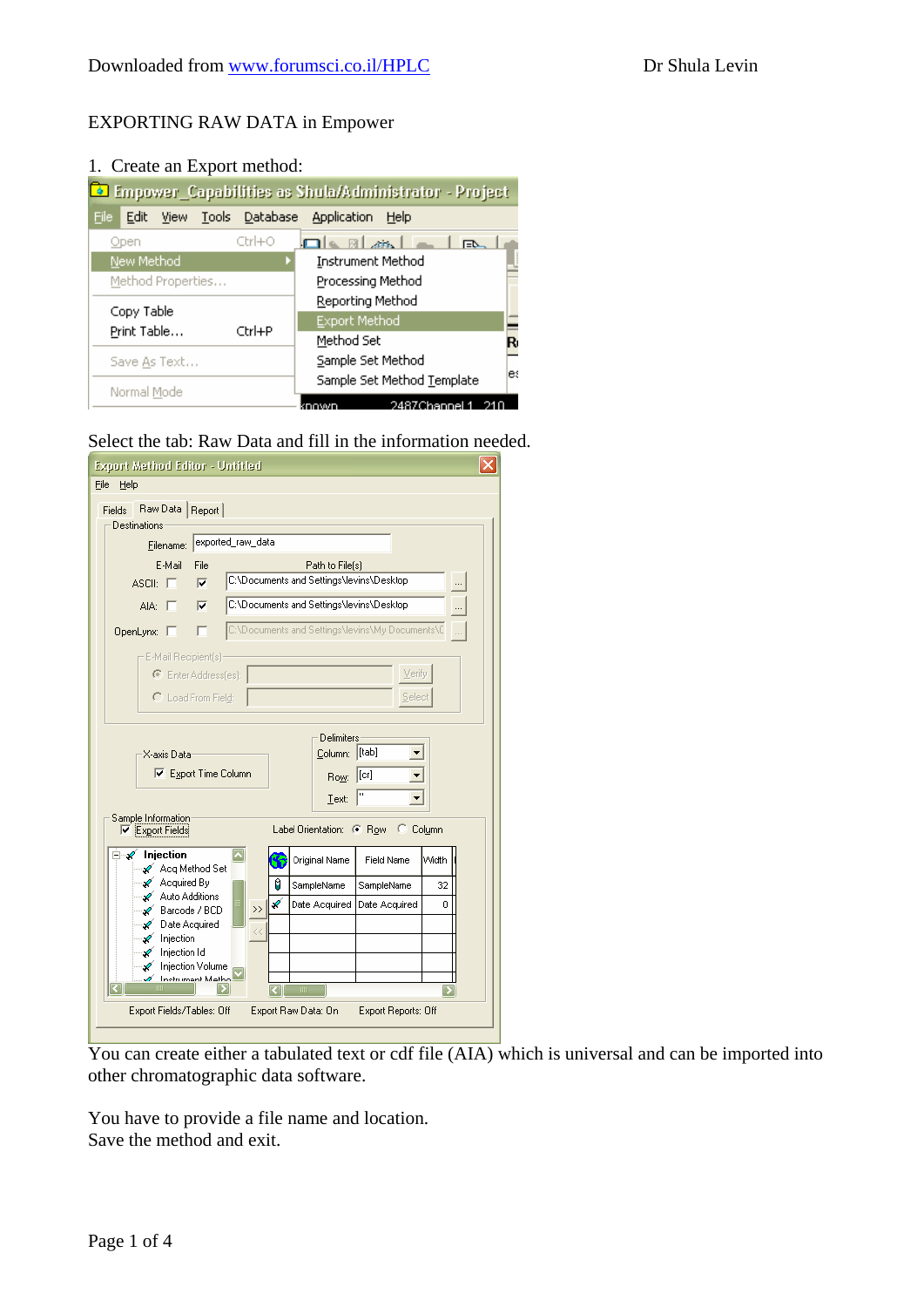# Go to Browse Project and select the 2D data for export -> Tools -> Export

| Empower_Capabilities as Shula/Administrator - Project   |                                    |    |                       |                                                                                            |                                                         |                |                           |  |  |  |
|---------------------------------------------------------|------------------------------------|----|-----------------------|--------------------------------------------------------------------------------------------|---------------------------------------------------------|----------------|---------------------------|--|--|--|
| Tools Database Application Help<br>Edit<br>View<br>File |                                    |    |                       |                                                                                            |                                                         |                |                           |  |  |  |
| mm<br><u>₩</u> ₩                                        | Review<br>Compare                  | 4  |                       | BGIFI                                                                                      |                                                         |                |                           |  |  |  |
| Filter By: All by Da                                    | Preview/Publisher<br>Report Viewer |    | Edit View             | Max Rows: 1000<br>Update                                                                   |                                                         |                |                           |  |  |  |
| Sample St                                               | Process<br>Print                   |    |                       | Methods Result Sets Results Peaks Sign Offs Curves View Filters Custom Fields Audit Trails |                                                         |                |                           |  |  |  |
| SampleName                                              | Export<br>Alter Sample             | be | Channel               | Processed Channel Descr.                                                                   | Date Acquired                                           | Date Processed | <b>IProcessing Method</b> |  |  |  |
| Unk.30                                                  | Run Samples                        |    | 2487Channel 1 210     |                                                                                            | 14/11/2007 00:51:37 IST 08/01/2008 12:49:33 IST A_Assay |                |                           |  |  |  |
| 12 II lnk 29                                            |                                    |    | l 2487Channel 1   210 |                                                                                            |                                                         |                |                           |  |  |  |

### Select the appropriate Export Method and click OK.

| Empower_Capabilities - Background Processing and Reporting                                                                                                                                                                                               |
|----------------------------------------------------------------------------------------------------------------------------------------------------------------------------------------------------------------------------------------------------------|
| Processing<br>Process<br>⊙ Use acquisition method set (i.e. from the sample set used to acquire data)<br>Use specified method set<br>◯ Use specified processing method<br>□ Clear Calibration □ Use Existing Integration<br>How: Calibrate and Quantitat |
| Reporting<br>Print<br><b>WarvermMsaach</b><br>C Use acquisition method set (i.e. from the sample set used to acquire data)<br><b>C</b> Use specified method set<br>Use specified report method                                                           |
| Exporting<br>$\nabla$ Export<br>C Use acquisition method set (i.e. from the sample set used to acquire data)<br>C Use specified method set<br>Use specified export method<br>export raw data                                                             |
| <b>OK</b><br>Cancel<br>Help                                                                                                                                                                                                                              |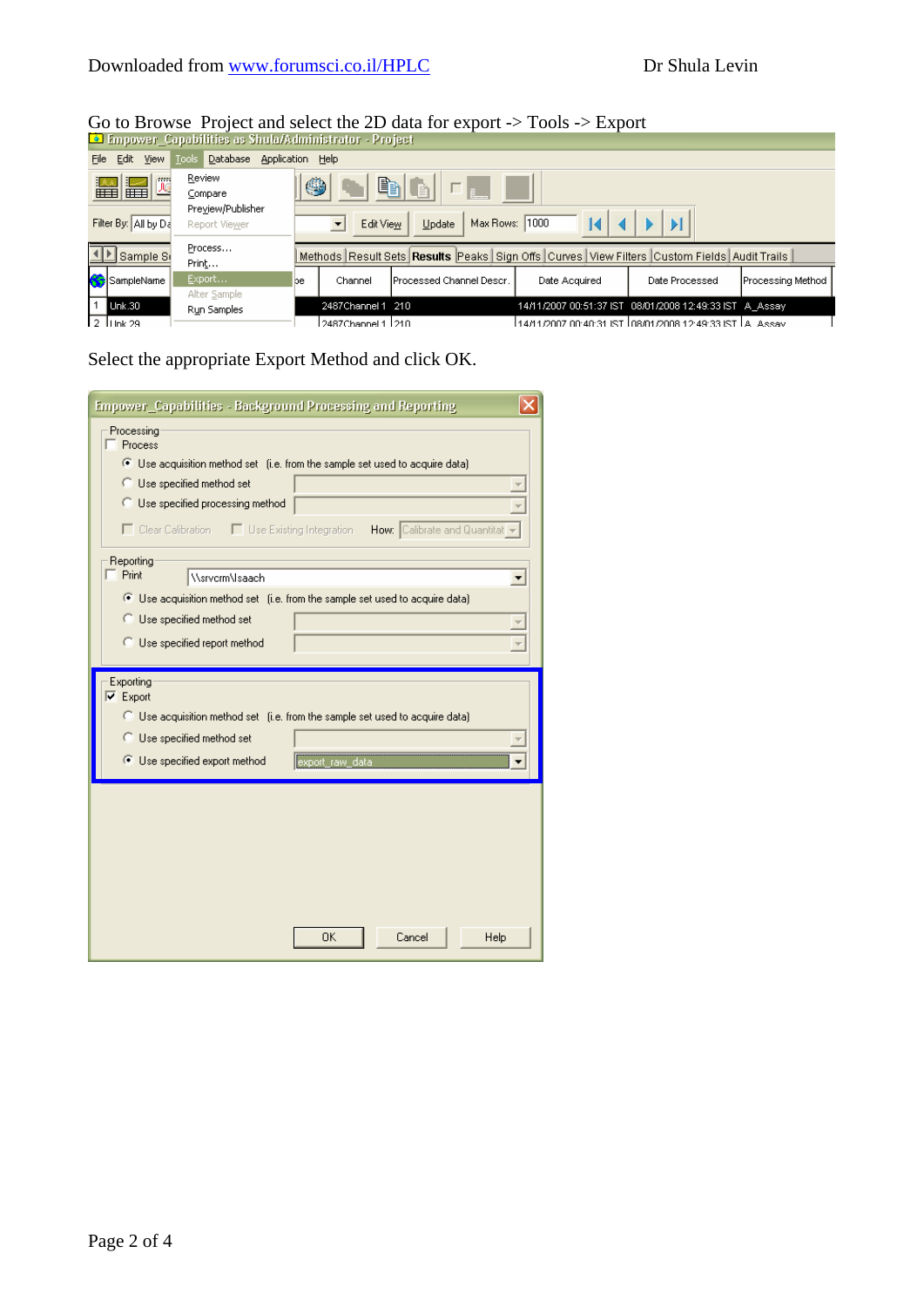| The files are created in the focation specified in the Export Niction. |                                                                                           |                  |  |  |  |  |  |  |
|------------------------------------------------------------------------|-------------------------------------------------------------------------------------------|------------------|--|--|--|--|--|--|
| C: \Documents and Settings\levins\Desktop\Export                       |                                                                                           |                  |  |  |  |  |  |  |
| File<br>Favorites<br>Edit<br><b>View</b>                               | Tools<br>Help                                                                             |                  |  |  |  |  |  |  |
| $\overline{B}$<br>Back $\star$                                         | $\ket{\mathbb{B} \mathcal{D} \times \mathcal{D}}$<br>$\bigcirc$ Search $\bigcirc$ Folders | m.               |  |  |  |  |  |  |
| Address <b>C:\Documents and Settings\levins\Desktop\Export</b>         |                                                                                           | l Go             |  |  |  |  |  |  |
| Name<br>A                                                              | Size<br>Type                                                                              | Date Modified    |  |  |  |  |  |  |
| sexported_raw_data1748.arw                                             | ARW File<br>13 KB                                                                         | 08/01/2008 13:01 |  |  |  |  |  |  |
| exported_raw_data1748.cdf                                              | CDF File<br>4 KB                                                                          | 08/01/2008 13:01 |  |  |  |  |  |  |
|                                                                        |                                                                                           |                  |  |  |  |  |  |  |
| ШI                                                                     |                                                                                           |                  |  |  |  |  |  |  |

The files are created in the location specified in the Export Method.



Microsoft Excel will import the arw file (Microsoft Excel:->File->Open (select the option *all files*):

| ?   אשף ייבוא מקסט - שלב 1 מתוך 3                                                                                                                                                                             |
|---------------------------------------------------------------------------------------------------------------------------------------------------------------------------------------------------------------|
| אשף הטקסט קבע שהנתונים שלך הם מסוג מופרד.<br>אם ההגדרות נכונות, בחר בלחצן הבא. לחלופין, בחר סוג נתונים המתאים לתיאור הנתונים שלך.                                                                             |
| ∙סוג נתונים מקורי<br>בחר בסוג הקובץ המתאים ביותר לנתונים שלך:<br>■ מופרד<br>- תווים כגון סימני פסיק וסימני טאב מפרידים בין שדה לשדה.<br>- השדות מיושרים בעמודות עם רווחים בין שדה לשדה.<br><u>C בוחב קבוע</u> |
| מקור הקובץ: Hebrew (DOS)<br>$\div 1$<br>התחל ייבוא בשורה:                                                                                                                                                     |
| .Documents and Settings\levins\Deskt\exported_raw_data1748.arw\ תצוגה מקדימה של                                                                                                                               |
| "SampleName""Date Acquired"<br>2 Unk. 30" "14/11/2007 00:51:37 IST"<br>30.01666667-4.172325e-008                                                                                                              |
| 4 0.03333333-2.941489e-006<br><u>5 b. o5-1. 30266e-005</u>                                                                                                                                                    |
|                                                                                                                                                                                                               |
| הבא><br>ביטול<br>< הקודם<br>פיום                                                                                                                                                                              |

Follow the wizard to the end.

All other chromatographic data software will import the cdf file.

Empower can also import *cdf* files from any other chromatographic software. Go to the Browse Project->Database->Import Data

|      | Enpower_Capabilities as Shula/Administrator - Project                                                 |  |       |                |                 |      |                                             |         |                                                                                                               |  |  |
|------|-------------------------------------------------------------------------------------------------------|--|-------|----------------|-----------------|------|---------------------------------------------|---------|---------------------------------------------------------------------------------------------------------------|--|--|
| File | Edit View                                                                                             |  | Tools | Database       | Application     | Help |                                             |         |                                                                                                               |  |  |
|      | Copy To Project<br>圆<br>畐<br>lie i<br><b>IE3</b><br>$\Box_{\mathbb{L}}$<br>lè<br>   田田<br>Import Data |  |       |                |                 |      |                                             |         |                                                                                                               |  |  |
|      | Import MassLynx Data<br>Max Rows: 1000<br>Filter By: Default<br>Update<br>Edit View<br>Export Data    |  |       |                |                 |      |                                             |         |                                                                                                               |  |  |
|      |                                                                                                       |  |       |                |                 |      |                                             |         | Sample Sets   Injections   Channels   Methods   Result Sets   Results   Peaks   Sign Offs   Curves   View Fil |  |  |
|      | SampleName                                                                                            |  |       | Vial Injection | Sample Type     |      | Date Acquired                               | Channel | Channel Description                                                                                           |  |  |
|      | <b>STD1</b>                                                                                           |  | 40    |                | Standard        |      | 14/11/2007 01:02:43 IST   2487Channel 1     |         | 1210                                                                                                          |  |  |
| 2    | Unk.30                                                                                                |  | 39.   |                | Unknown         |      | 14/11/2007 00:51:37 IST 12487Channel 1      |         | 210                                                                                                           |  |  |
| 3    | LLInk 29                                                                                              |  | 138.  |                | <b>Linknown</b> |      | 14/11/2007 00:40:31 IST 12487Channel 1 1210 |         |                                                                                                               |  |  |